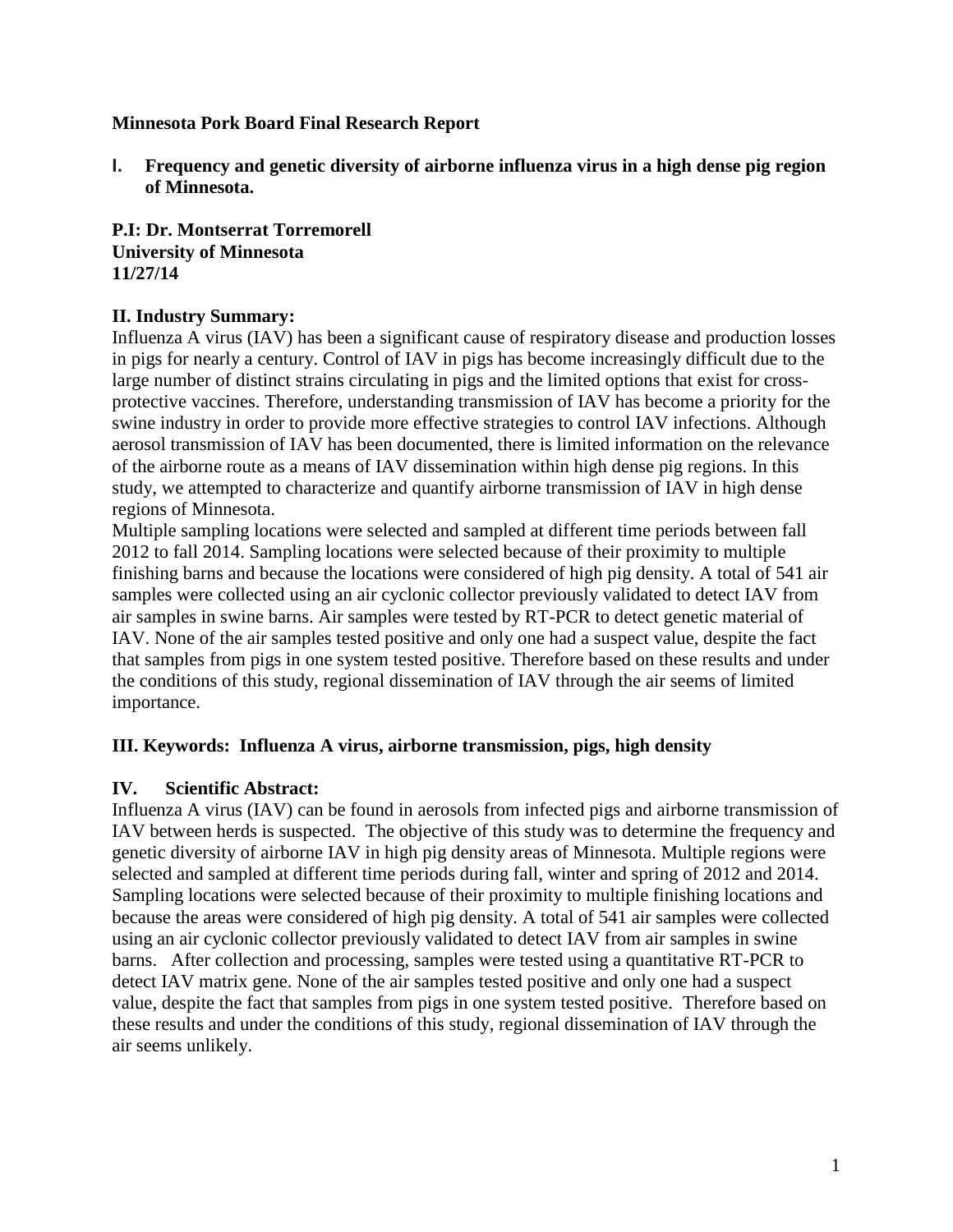### **V. Introduction:**

Aerosol transmission of influenza A virus (IAV) has been reported in humans, (Brankston et al., 2007, Blachere et al., 2009, Tellier 2009) mice, guinea pigs, ferrets and chickens (Schulman 1967, Mubareka et al., 2009, Munster et al., 2009, Yee et al., 2009, Yao et al., 2011). Under experimental settings, IAV has been detected in aerosols from pigs vaccinated for IAV (Loeffen et al., 2011) and also in pigs with passive immunity (Corzo et al., 2012a). Furthermore, an association between IAV detection in nasal secretions and in the air has also been shown under experimental conditions (Corzo, et al. 2012d). In these studies, IAV could be readily detected in air samples collected during the acute infection phase suggesting that acutely infected pigs can be a substantial source of infectious virus. Furthermore, viable IAV has been detected and isolated from air samples collected inside swine facilities as well as at the air exhaust point from swine barns (Corzo et al., 2012b). This was particularly noticeable in samples collected from acutely infected pigs. Furthermore, IAV RNA could be detected up to 1 mile downwind from infected farms (Corzo et al., 2012b) and in another study pig farm proximity to turkey flocks was associated with turkey seropositivity to swine-origin influenza virus.

Overall, these data point towards the likely regional spread of IAV and the need to characterize its importance to minimize strain introduction in herds. In this study we attempted to characterize the dynamics of airborne transport of IAV in terms of frequency and diversity of IAV strains found in the air. Understanding regional spread of IAV may prove useful to guide strategies for the regional control of influenza viruses.

# **VI. Objectives:**

a) Determine the frequency of airborne influenza virus infections within a region of high pig density in Minnesota

b) Characterize the genetic diversity of airborne influenza virus recovered from air samples.

# **VII. Materials & Methods:**

Air samples were collected from multiple locations during three different time periods ranging from fall 2012 to fall 2014. Sites were located in different geographical areas in Minnesota and Northern Iowa. All sites were selected because of their proximity to multiple finishing farms and because the location was considered of high pig density.

During period 1, eight collection sites in three high density counties were selected. Samples were collected upwind approximately 30 m from a site 1. During period 2, samples were collected from 5 sites within a single region that had finishing farms owned by a family-own company. Oral fluids from the finishing sites were also collected. Samples in period 3 were collected from 4 distant sites located in Iowa and Minnesota. These latter sites were selected because they were part of a prior study where airborne PRRSV strains were detected and characterized.

Table 1 summarizes information for the sites selected during each period and Table 2 summarizes air sampling protocol during each time period.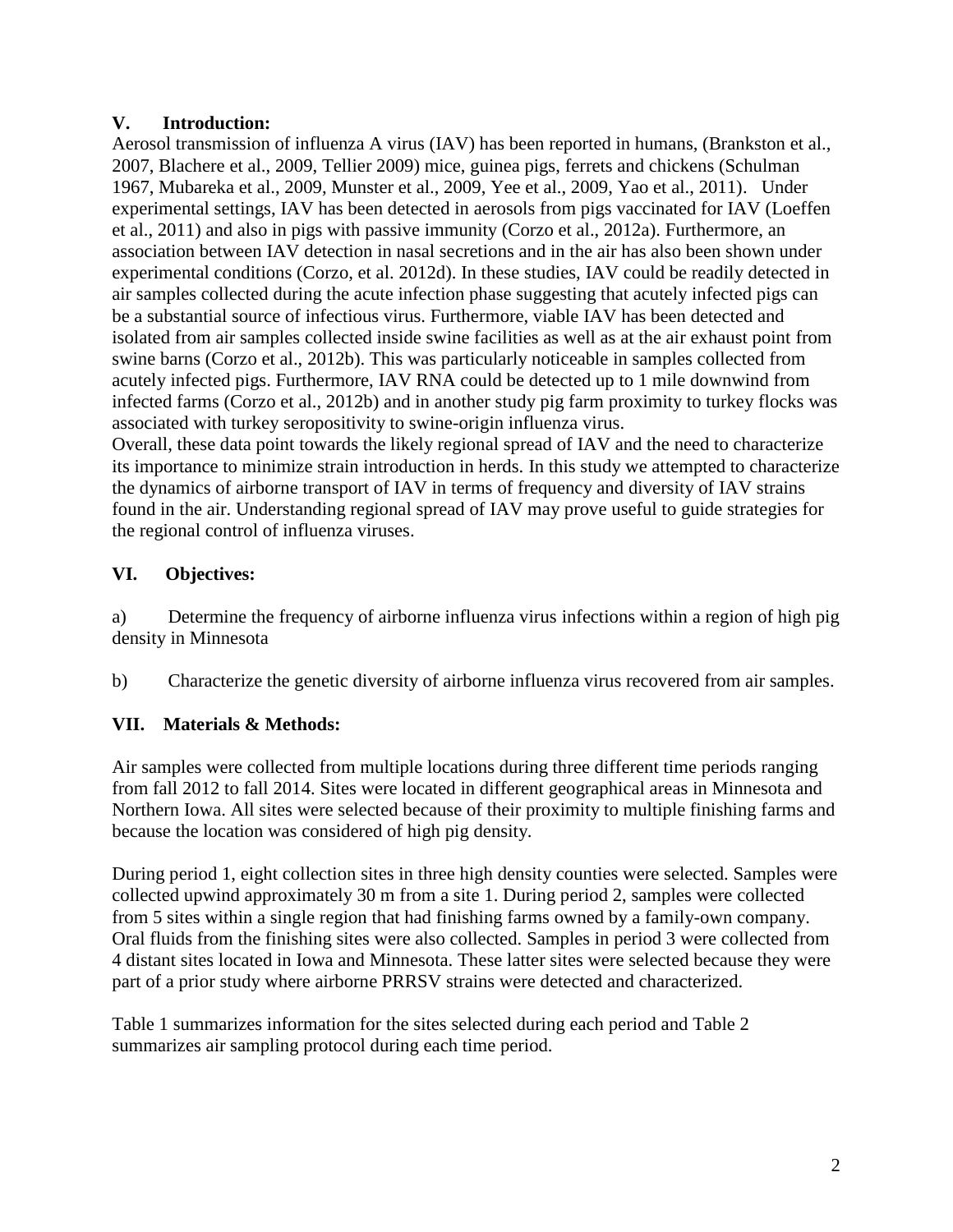| Period | No. of high density | No. of           | Collection days | Samples collected | Season and  |
|--------|---------------------|------------------|-----------------|-------------------|-------------|
|        | regions sampled     | Collection sites | per site        | per day and site  | year        |
|        |                     |                  |                 |                   | Fall 2012-  |
|        |                     |                  |                 |                   | Spring 2013 |
|        |                     |                  |                 | 5-6               | Winter-     |
|        |                     |                  |                 |                   | Spring 2014 |
|        |                     |                  |                 |                   | Fall 2014   |

Table 1. Summary of the sites sampled in each time period.

Table 2. Sampling protocol for each period investigation.

| Period | Collector placement         | Collection personnel      | Collection time                   | <b>Collection Freq</b> |
|--------|-----------------------------|---------------------------|-----------------------------------|------------------------|
|        | 30 m upwind                 | Investigator              | Pre-dawn and afternoon            | Every two<br>weeks     |
|        | 50-500 m up and<br>downwind | Investigator              | Different times in a day          | Every 3-4<br>weeks     |
|        | $20-30$ m upwind            | Trained farm<br>personnel | Different times in the<br>morning | Every day              |

Air samples were collected using a liquid cyclonic air sampler (Midwest Microtek, LLC. Brookings, SD) previously validated to detect PRRSV and IAV. The air sampler was capable to sample 200 L of air per minute. Air samples were collected for 30 minutes at different times of the day, although efforts were made to collect samples first thing in the morning. Prior to initiate collection, the air samplers were cleaned and disinfected with water and 70% ethanol. After drying, the samplers were swabbed to obtain a negative control sample.

Ten mL of Minimum Essential Medium (MEM) was used as collection media. Under freezing temperature conditions 30% of glycerin was added to the collection media. Collectors were placed between 0.5-1.5 m off ground. Samples were collected for 30 minutes and after that the remaining collection media located in the collection vessel was recovered and measured. Samples were stored at -80C until testing. Samples were tested by RT-PCR directed at detecting IAV matrix gene (Slomka et al., 2010). A cycle threshold (Ct) value of less than 35 was considered positive, between 35 and 40 was considered suspect and higher than 40 was negative.

# **VIII. Results: Report your research results by objective.**

*1. Objective 1: Determine the frequency of airborne influenza virus infections within a region of high pig density in Minnesota:* 

A total of 541 air samples were collected during the three time periods. A breakdown of the number of samples collected during each period and their RT-PCR results can be seen in Table 3. All air samples collected throughout the study had Ct values above 40 which are considered negative, except for one sample that tested within the suspect range. Oral fluids in samples collected from finishers during Period 2 tested IAV RT-PCR positive.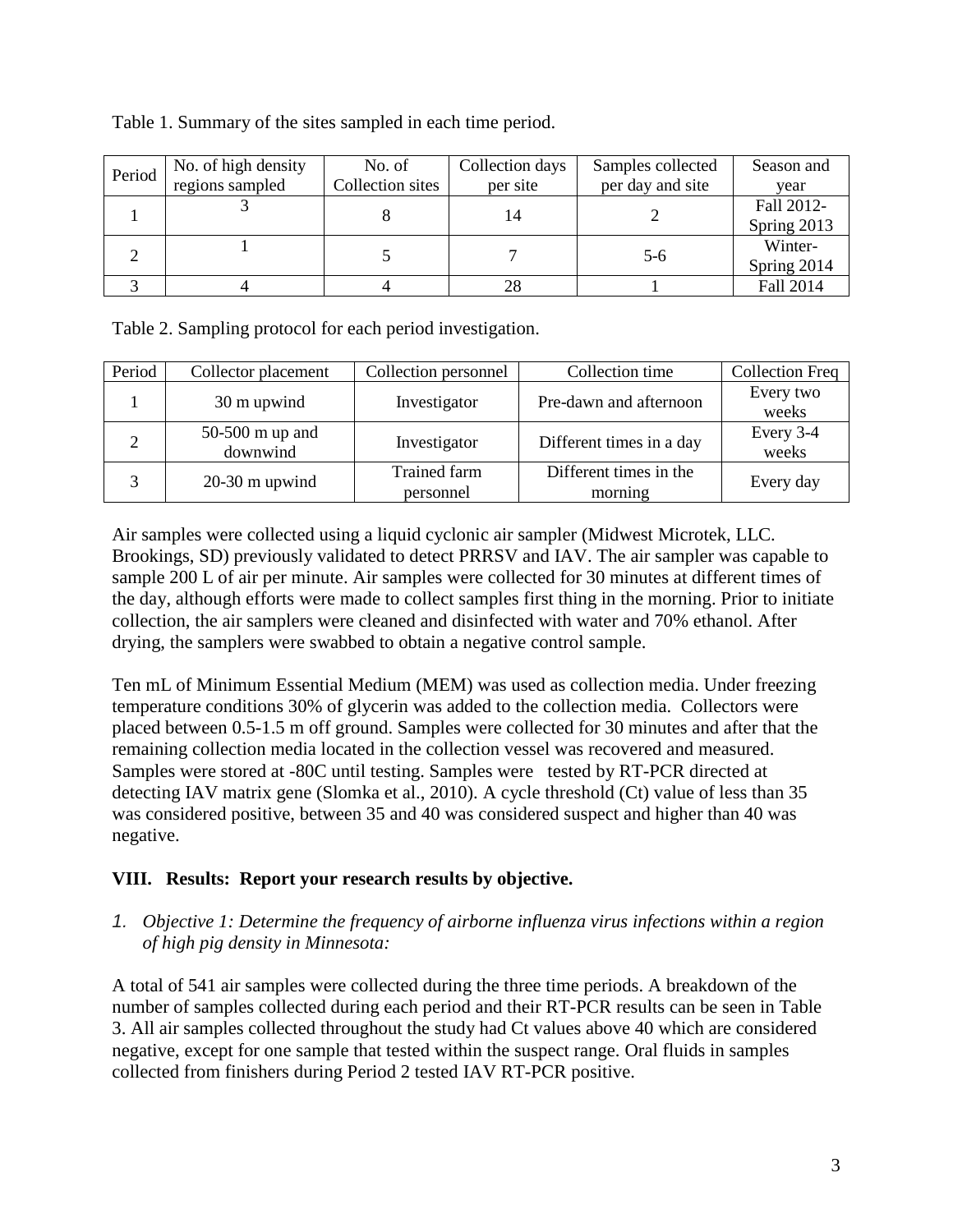|       | Time Period   No. of Positives* $(\%)$ | Suspects $(\%)$ | Negatives (%) | Total<br>No. of |
|-------|----------------------------------------|-----------------|---------------|-----------------|
|       |                                        |                 |               | samples         |
|       | $0(0\%)$                               | $1(0.4\%)$      | 223 (99.6%)   | 224             |
|       | $0(0\%)$                               | $0(0\%)$        | 205 (100%)    | 205             |
|       | $0(0\%)$                               | $0(0\%)$        | 112 (100%)    | 112             |
| Total | $0(0\%)$                               | $(0\%)$         | 540 (0%)      | 541             |

Table 3. Influenza RT-PCR results from samples collected throughout the study.

\*Ct values  $\leq$  35 were positive; Ct > 35 $\leq$ 40 were suspects and Ct > 40 were negative.

In addition, in an independent study from the one funded by this grant, we collected air samples approximately 25 meters upwind and downwind from farms experiencing acute IAV outbreaks. There were 11 farms that reported having acute respiratory outbreaks, 6 from which were positive to IAV infection. Out of these 6, 5 farms were IAV positive in air samples collected inside the barns. Although, IAV was found and isolated from air samples inside the barns, the virus was not detected in air samples upwind and downwind from the barns experiencing the acute IAV outbreaks.

### *2. Objective 2: Characterize the genetic diversity of airborne influenza virus recovered from air samples:*

Genetic characterization of IAV from the air samples collected during the three different time periods across multiple high density regions was not possible since no positives were detected in any of the air samples.

# **IX. Discussion:**

Despite prior reports indicating that IAV can be found in the air of swine barns and in the immediate farm proximity by the exhaust air of infected herds (Corzo et al., 2013), in the study reported here none of the air samples tested IAV positive by RT-PCR. Therefore based on this information and under the conditions of this study, regional dissemination of IAV through the air seems unlikely.

None of the air samples collected in the regions selected for this study tested IAV positive. These results were surprising given that IAV is endemic in pigs and that over 90% of growing pig sites in the Midwest are considered infected (Corzo et al., 2013). Furthermore, even in the cases where we knew that IAV was present in the neighboring farms and in the farms undergoing IAV clinical outbreaks, we could not detect airborne IAV at the locations sampled. Although we cannot definitely conclude that IAV cannot be disseminated regionally by the air, our results suggest that if that happens, it is most likely a rare event or of limited importance or at least that conditions different from the ones in this study are required.

We sampled regions during fall to spring which are the seasons associated with higher IAV outbreaks and also when environmental conditions favor viral survival. However, other factors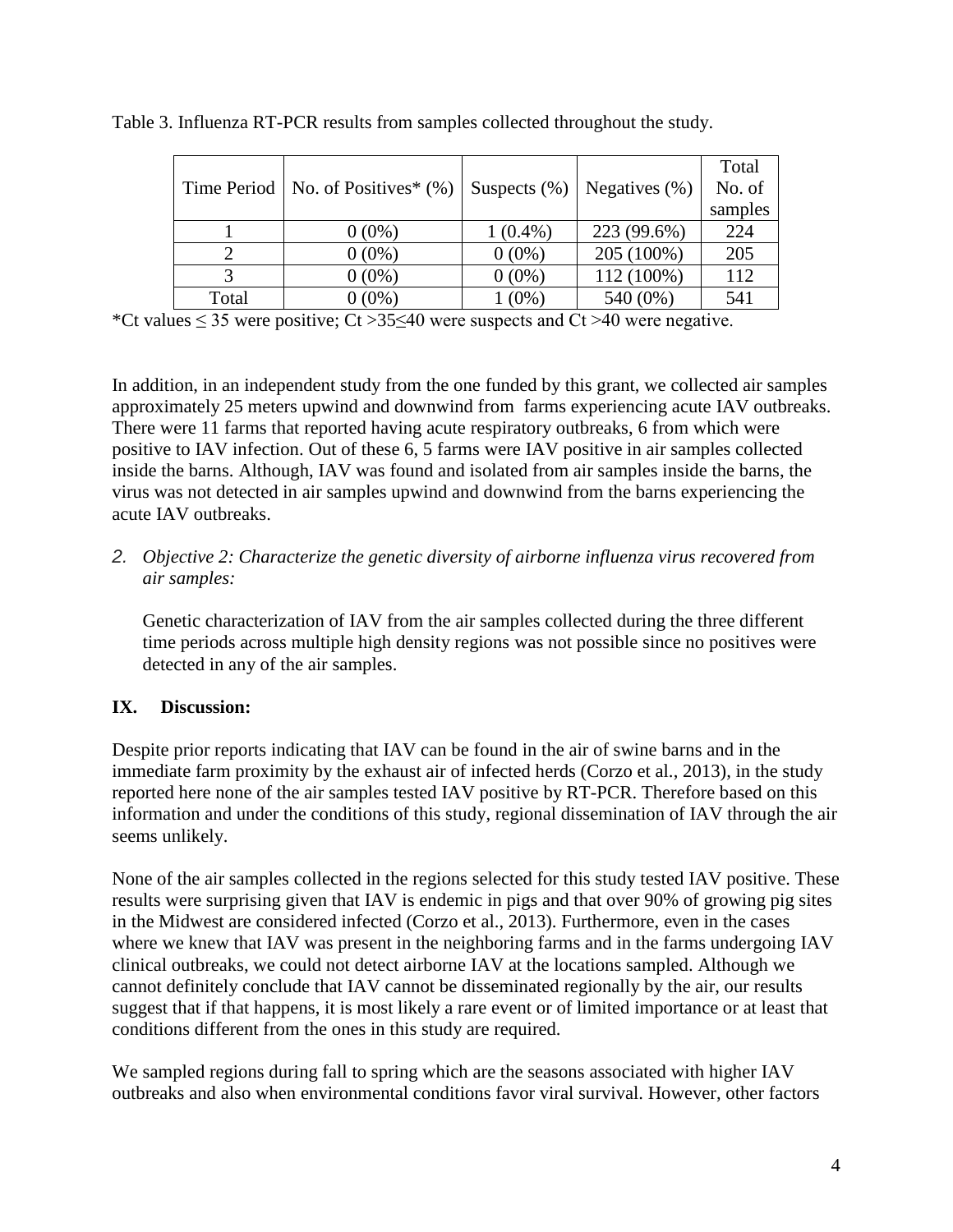affecting the dissemination of IAV may have influenced the results from this study. In addition, although the total number of samples collected across sampling events was large (n=541), the number of samples collected at a given point was limited (1 to 6). This may have influenced our ability to detect IAV at a given point. In a prior study by Corzo et al (2013), between 15 to 30 samples were collected at a given point in distances ranging from 0 to 2.1 km from a source herd. In that study, IAV RNA was only detected in 2 out of 15 samples in very low quantities and in none of them IAV was viable, again suggesting than the importance of regional dissemination of IAV may be limited.

In summary, results from this study indicate that regional dissemination of IAV through the air may be of limited importance.

#### **References:**

Blachere FM, Lindsley WG, Pearce TA, Anderson SE, Fisher M, et al. (2009) Measurement of airborne influenza virus in a hospital emergency department. Clin Infect Dis 48(4): 438-440.

Brankston G, Gitterman L, Hirji Z, Lemieux C, Gardam M. (2007) Transmission of influenza A in human beings. Lancet Infect Dis 7(4): 257-265.

Corzo C, Gramer M, Dee S, Morrison R, **Torremorell M** (2013). Airborne detection and quantification of swine influenza A virus in air samples collected inside, outside and downwind from swine barns. [PLoS One.](http://www.ncbi.nlm.nih.gov/pubmed/23951164) 2013 Aug 8;8(8):e71444. doi: 10.1371/journal.pone.0071444. eCollection 2013

Corzo C, Gramer M, Lowe J, Webby R (2011). Swine influenza active surveillance in the United States. Proc International symposium on emerging and re-emerging pig diseases, p75, June 2011, Barcelona, Spain.

Corzo C, Romagosa A, Gramer M, Dee S, Morrison R, **Torremorell M** (2013). Relationship between airborne detection of influenza A virus and the number of infected pigs. The Veterinary Journal.196(2):171-175.

Corzo CA, Allerson M, Gramer M, Morrison RB, Torremorell M (2012a). Detection of airborne influenza A virus in experimentally infected pigs with maternally derived antibodies. Transboundary and Emerging Diseases. Doi:10,1111/j.1865-1682.2012.01367.x

Corzo CA, Gramer M, Lauer D, Davies PR. (2012c) Prevalence and risk factors for H1N1 and H3N2 influenza A virus infections in minnesota turkey premises. Avian Dis. 56(3):488-93.